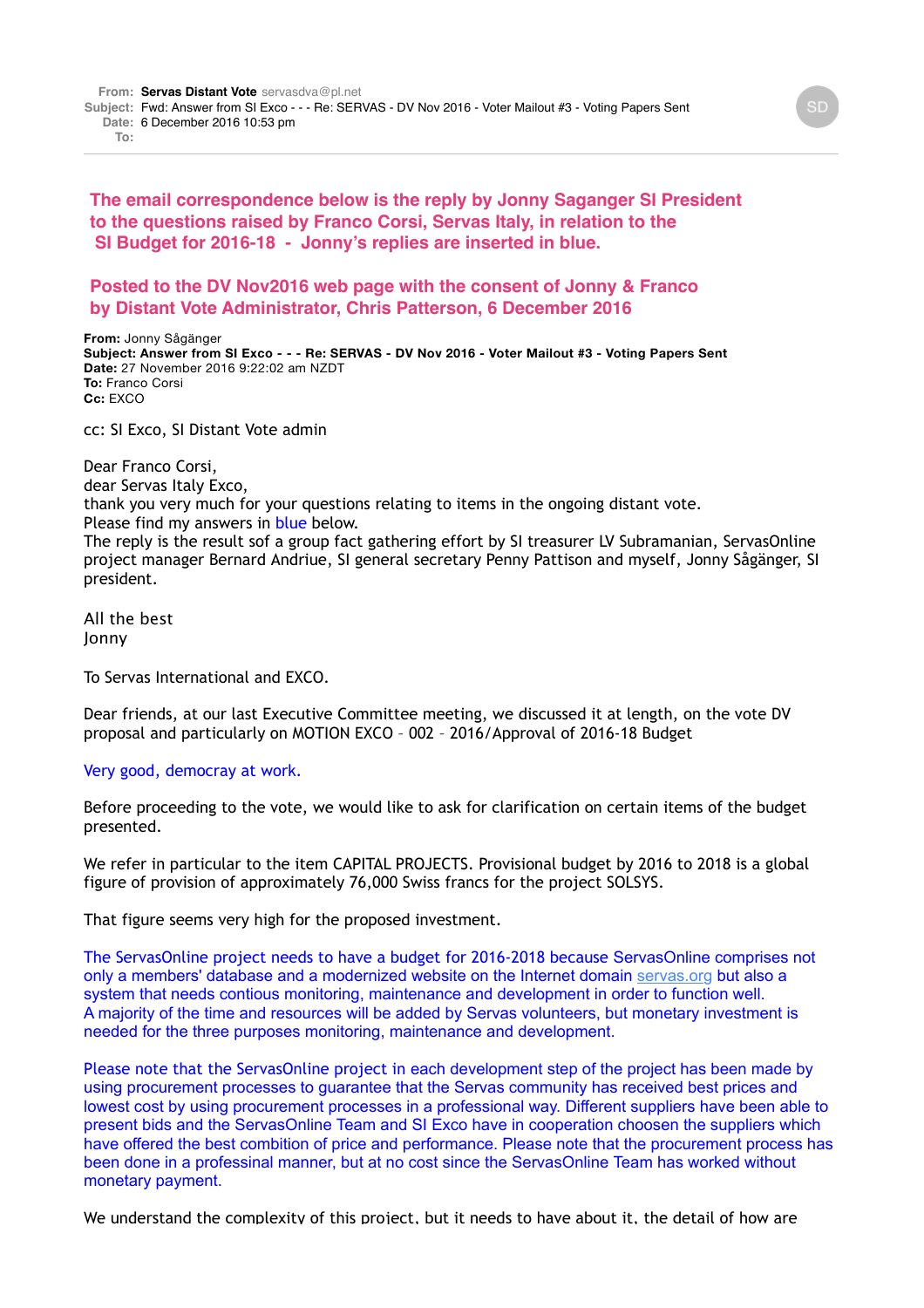We understand the complexity of this project, but it needs to have about it, the detail of how are detailed to composed the proposed figures and the timing of implementation of SOLSYS project.

Please find a brief summary of the ServasOnline system (SOLSYS) under development:

The GA decision at Argentina 2009, necessitated the development of a robust software with an interactive website system to facilitate instant information exchange between various SERVAS member countries. This has resulted in the development of SERVAS Online (SOL) led by a project team who volunteered to help and interfaced with the professional developers who were selected based on their capability and experience background.

SOL has been installed and is under Beta testing before it is made operational probably by December or January 2017. SOL can be operated in English, French, Spanish and German. The proposed modules of SOL are

(1) Creation of Member's Database (completed): An interested person can make a direct application and get himself/herself registered as a member by following the step by step process. The member will be allotted a membership number with a login id controlled by a secured password for enabling the member to complete the member's profile. Thereafter the member can use the website quite effectively by contacting hosts directly by email or webchat or by phone as convenient. All the information from Dolphin is being transferred to SOL after which Dolphin will become redundant.

(2) User friendly Interactive section (completed): The member with this user friendly interactive system can browse and read about the SERVAS activities and its forthcoming events which would be updated periodically to reflect the current status. Creating a web chat within the system will enable instant communication with other members who may be online.

(3) Digital Stamp & LOI (proposed): This system is being configured to issue digital traveller stamps affixed to the standard LOI generated by the system to the SERVAS traveller after due completion of interview process. The system will maintain numerical control of the stamps and ensure secure record keeping.

(4) SERVAS News (completed): This will provide information about SERVAS activities and events all around the world. The member can also present items of interest which can be published in the SERVAS News pages. Travelogues, jokes, and funny clips can be published regularly and members can be encouraged to participate in this activity.

(5) Accounting (proposed): There is an idea to integrate the financial accounting/budgets into this program thereby making it possible for the various member countries to maintain and update their accounting periodically and facilitate the submission of the periodical annual reports/financial reports to SI.

This has been possible with the full support of the volunteers from various parts of the world. The development of programs have been outsourced to software experts who have been selected after thorough screening and due commercial negotiation process. Financial resources would be needed to develop and complete the Modules 3 & 5 as mentioned above. Hence budget provided for 2016-2018. Monitoring, maintenance and upkeep of the programs and website will be done by professional support under annual service contract which will come under operational running expenses.

In relation to the same project we would like to know him better in the general and implementing lines.

Another point on which we would like to have clarification, is the management of the LOI within the SOLSYS and its stamp. Please remember that on this last point we asked a few months ago at the EXCO, the possibility of launching an experiment, limited to Italy, which allows you to assign a stamp to each LOI and related associate in derogation of the current rules, making the load a flat-rate charge . Unfortunately we have not received any response.